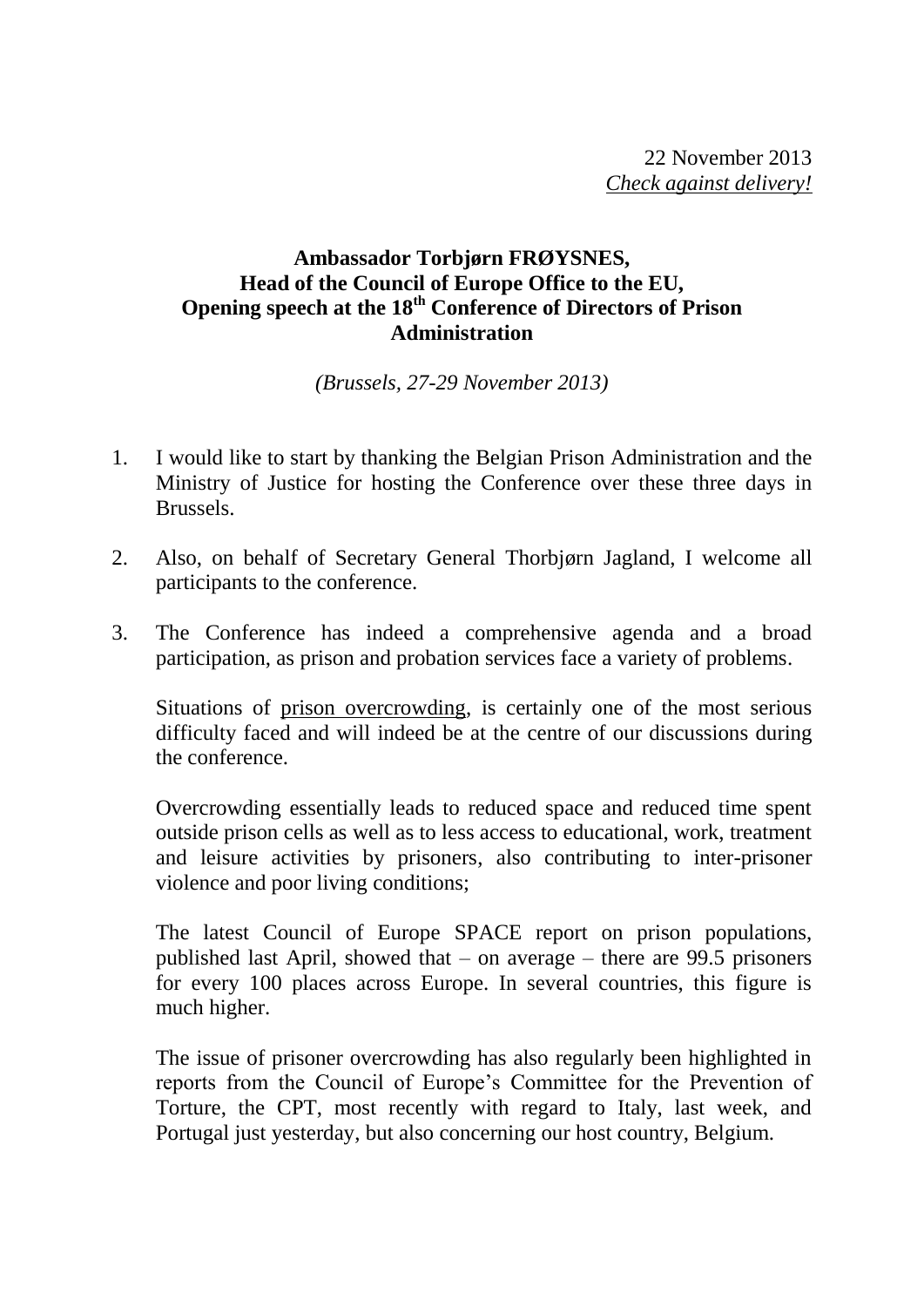Four other systemic challenges are also faced nowadays by national prison administrations and probation services:

They are linked to

- a. Budgetary constraints: The SPACE report published in April underlined that the average daily cost of imprisonment across Europe in 2010 was 93 euros per inmate, with a total of over 17 billion euros spent annually by European prison administrations.
- Against that background, the budgetary constraints lead in particular to fewer resources for training of staff, for refurbishment of prison establishments and of probation services, less means for introducing innovative programmes.
- Often the consequences are: a worsened medical treatment and reduction of general treatment programmes considered of lesser importance than the provision of security, food and clothing. The absence of such programmes in the long run contributes to a lack of preparation for release and of chances of social reintegration of prisoners;
- b. Insufficient staffing due to the increased number of prisoners and offenders on probation which is not followed by the corresponding recruitment and training of staff;
- c. Rising numbers of offenders with mental disorders and addiction problems which cause particular problems to everyday management and risk prevention by staff who do not have adequate training allowing them to determine and deal with cases of violence among prisoners, self-harm, hunger strikes, suicide attempts, cases of depression and lack of selfcontrol by prisoners. It is important to invest in the appropriate type of staff training to prevent aggression and violence;
- d. Higher numbers of prisoners sentenced to longer prison sentences and their management poses problems to their preparation for release and reintegration into society.

In addition to these four essential or systemic challenges, I would also point to a worrying trend that is being observed in our prisons, i.e. radicalisation.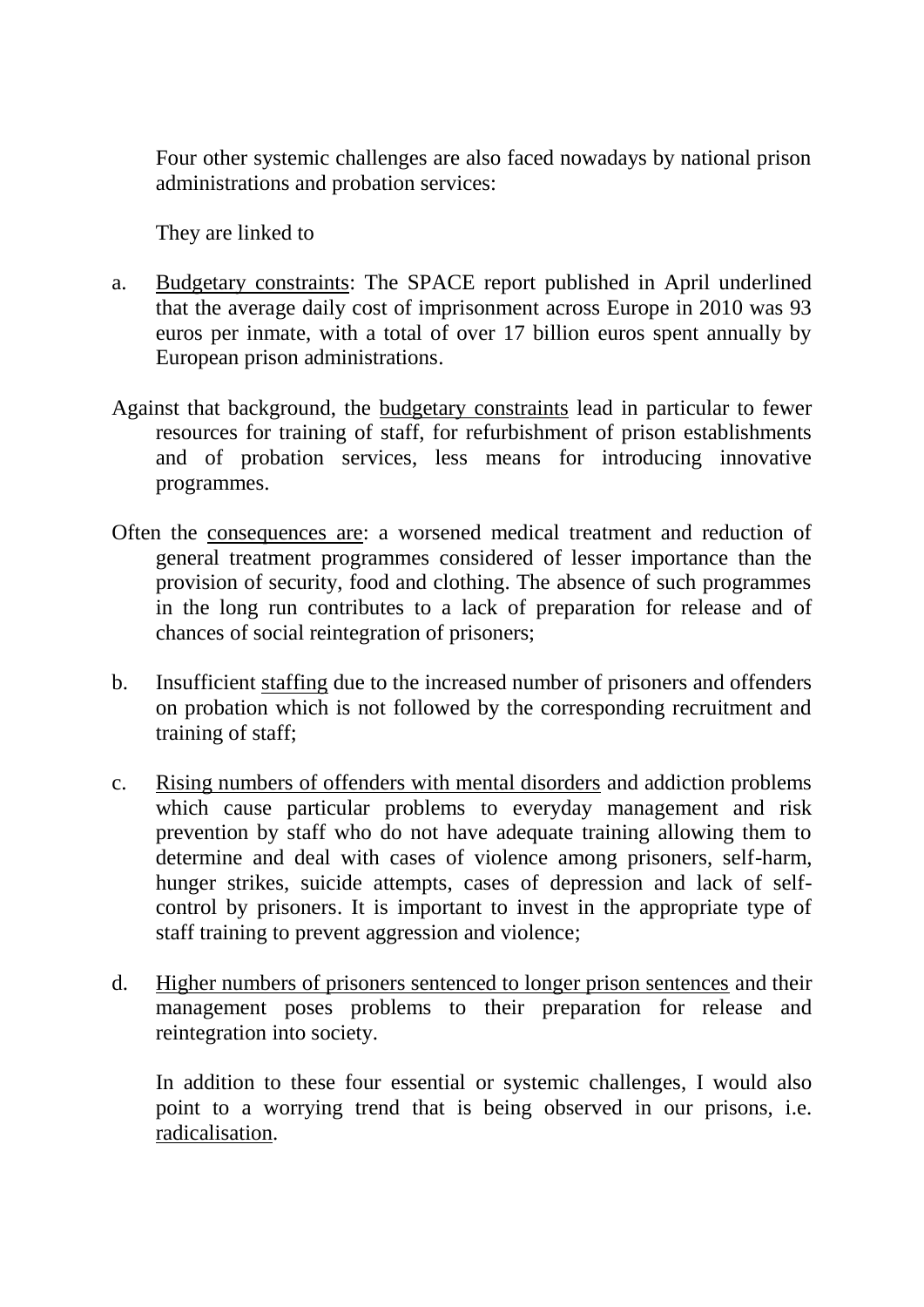This can be observed in particular where there is overcrowding and lack of occupational activity as combined factors. In such circumstances, larger numbers of prisoners are feeling forgotten and vulnerable and are prone to seeking safety and security from stronger prisoners' groups thus entering into organised crime groups and joining fundamentalist ideologies.

About radicalisation, Mr Gilles de Kerchove, the EU Counter-terrorism Coordinator said the following: *"The issue is in many respects a sensitive one. First of all, it is vital to avoid associating terrorism with any religion. Secondly, a number of policies - such as intercultural dialogue - have value in themselves and would forfeit much of that value if they were pursued purely because they help to prevent terrorism. Lastly, some policies remain within the competence of Member States: access to employment, education and housing, and integration in general*."

- 4. In order to address these challenges, the CoE and member States work actively together to identify new standards, to apply new practice and to take inspiration from the developing case law of the Court of Human Rights in Strasbourg.
- 5. There is a growing number of case-law of the ECtHR related to bad prison conditions creating situations of inhumane treatment of prisoners. There are also several pilot judgements of the ECtHR related to the structural problems faced by prison administrations in this respect. These will be discussed in greater detail over the course of this Conference. It is important that the national prison and probation services are informed about these judgements in order to prevent possible similar problems in their own countries.
- 6. In addition, the Conference will aim at promoting opportunities to share concerns, seek solutions, network and look to the future. It will further contacts and cooperation between the prison and probation services in order to contribute to:
	- Improved comparative professional knowledge (knowing more penitentiary systems, visiting colleagues, exchanging best practices) ;
	- Improved treatment of offenders (training of staff based on contemporary professional ethics, use of working methods with offenders based on respect and confidence and development of positive role models).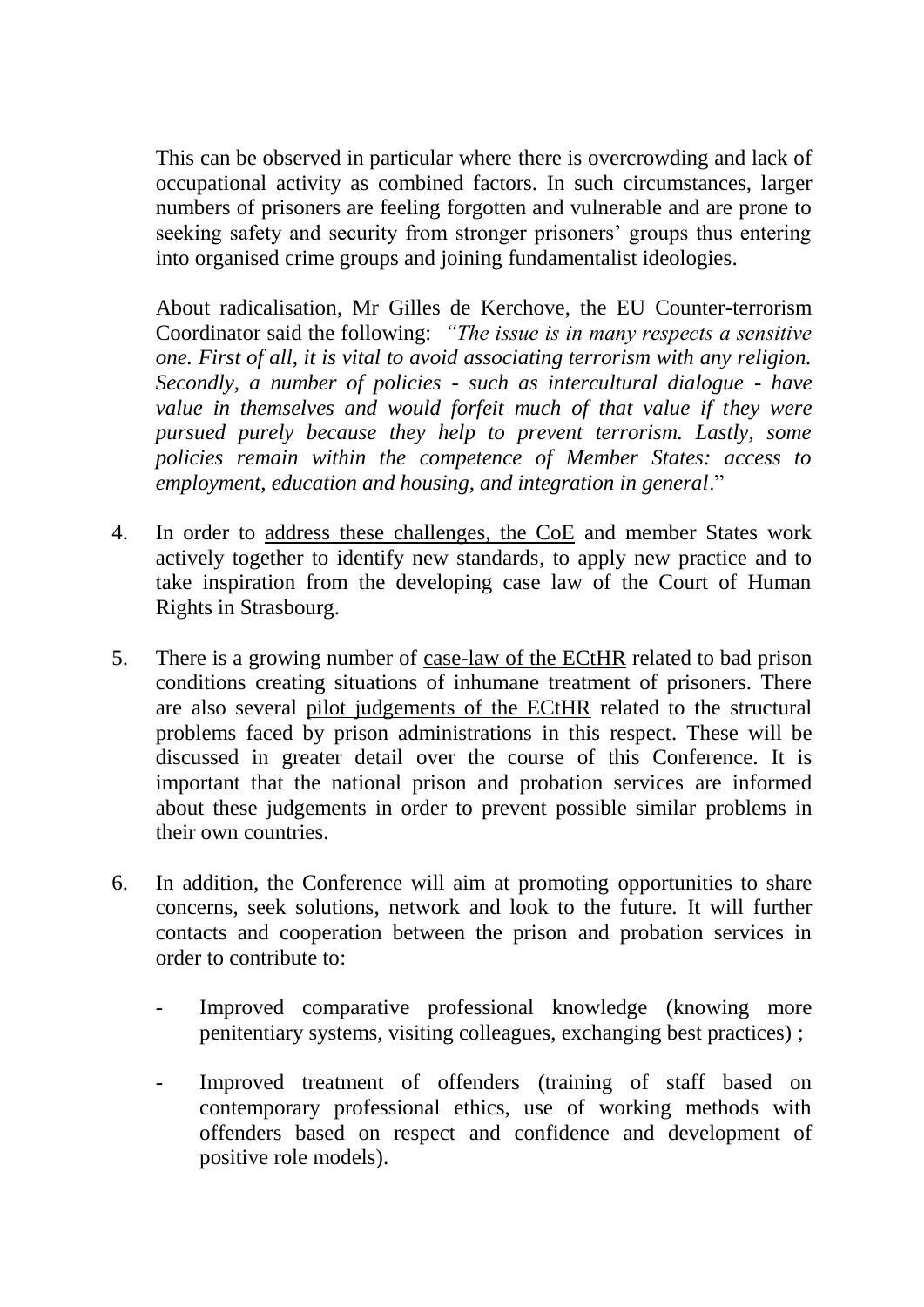- Improved management, especially necessary given the current economic crisis in Europe and the decline in trust in the traditional political parties of some member states;
- Improved implementation of the Council of Europe standards agreed by all 47 MS at CM level - and of the relevant judgements of the ECtHR. Many member states have based their penitentiary legislation or by-laws on the European Prison Rules and the CoE Probation Rules or intend to do so in the near future; CoE standards have been incorporated in the training curricula of prison and probation staff; in some countries pilot projects have been initiated to issue certificates of conformity of the individual prisons with the EPR and independent inspection and monitoring mechanisms have been put in place.
- 7. Modern technologies help improve the supervision and treatment of offenders in the community and help prison staff to dedicate more time to dynamic security, to positive contact and work with prisoners. You have had the chance to visit a modern prison institution this morning. Many thanks to the Belgian prison administration for organising the visit.
- 8. It should be underlined that modern technology should facilitate and not replace human contact. In confined places like prisons everyday contact between prison staff and offenders is crucial. The positive influence and personal motivation that results from everyday meaningful contacts can be a decisive factor for future desistance from crime. The same goes for the positive contacts. Probation staff needs to maintain with offenders in the community in order to help them to lead a law-abiding life in the future.
- 9. As prison and probation services intervene only at the execution phase of the sanctions and measures, the need for a dialogue with the judiciary in order to find long-lasting solutions to these problems has become increasingly evident. For a second consecutive year, therefore, judges and prosecutors were invited to this Conference and I welcome them warmly.
- 10. The CoE assists its MS by providing standards, by helping the national authorities implement them and by monitoring the process. The Committee of Ministers is the decision-taking body which adopts the Council of Europe standard-setting texts and the monitoring bodies of the Organisation, in the first place the ECtHR, the CPT and the HR Commissioner supervise the implementation of these standards. We also have a number of programmes running currently in order to assist our MS.